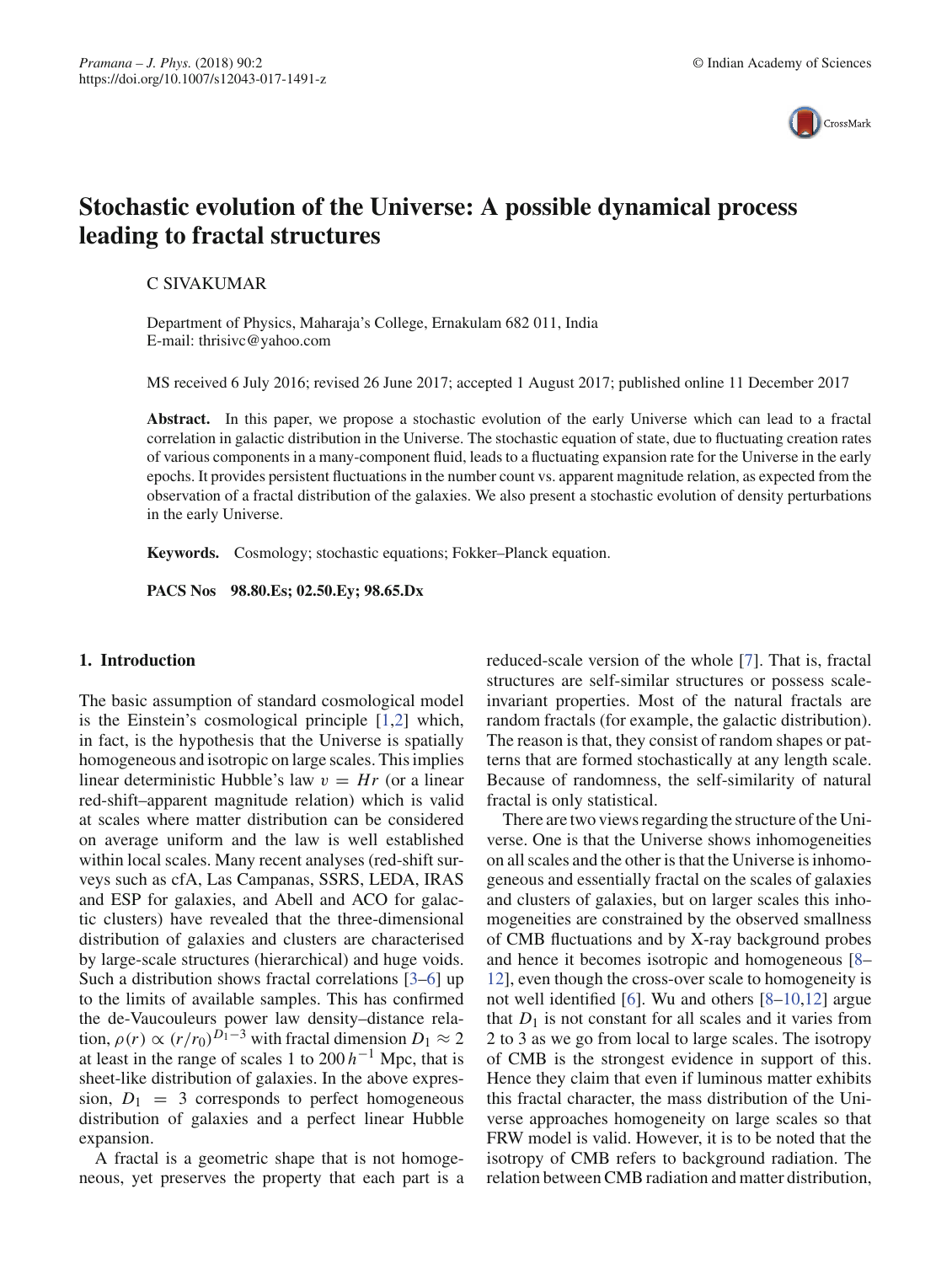corresponding to galactic clustering, required more detailed investigations and assumptions, because their origin and evolution are entirely different.

Labini *et al* [13] have analysed a number of red-shift surveys and found  $D_1 = 2$  for all the data they looked at, and argued that there is no transition to homogeneity for scales upto 1000 Mpc, way beyond the expected turn-over. A controversy exists among cosmologists regarding this switch-over scale to homogeneity. This fractal behaviour of galaxy distribution within a scale of  $200 h^{-1}$  Mpc (this scale may be even deeper) is a challenge for the standard cosmology, where the linear Hubble law is a strict consequence of homogeneity of the expanding Universe. The presence of dark matter (distributed homogeneously) may save the cosmological principle even at small scales [14]. In this way, one may save the usual FRW metric (which needs a homogeneous density), while a substantial revision to the models of galaxy formation is required. On the contrary, if dark matter is found to have the same distribution as that of the luminous one, then a basic revision of the theory must be considered.

In fact, from a theoretical point of view, one would like to identify the dynamical processes which can lead to such a fractal distribution, because no dynamical theory till now explained how such a fractal Universe has arisen from a pretty smooth initial state. Here, we propose a stochastic model and argue that the Universe can exhibit fractal correlation due to a stochastic evolution in the early epochs.

The paper is organised as follows: Section 2 gives a brief review of stochastic evolution of the Universe. Section 3 describes the evolution of density perturbations under stochastic approach and determination of PDF for density contrast  $\delta$  at any epoch. The results and conclusions derived from it are discussed in §4.

#### **2. Stochastic evolution**

Several recent measurements [15–23] indicate that the present Universe contains components other than ordinary matter and radiation, like vacuum energy, quintessence etc. Let the equation of state for each component, with density  $\rho_i$ , be written as  $p_i = \omega_i \rho_i$  $(i = 1, 2, \ldots)$ , where  $p_i$  is the corresponding pressure,  $\omega_i = 0$  for matter, 1/3 for radiation,  $-1$  for vacuum energy, etc.; in general,  $-1 \le \omega_i \le +1$ . The total energy density  $\rho = \sum_i \rho_i$  and the total pressure  $p = \sum_i p_i$ . From the law of conservation of total energy density, expressed in the form

$$
\dot{\rho} = \sum_{i} \dot{\rho}_{i} = -3\frac{\dot{a}}{a}\rho(1+\omega) = -3\frac{\dot{a}}{a}\sum_{i} \rho_{i}(1+\omega)
$$
\n(1)

which follows from the Einstein equation, one can write the total  $\omega$  factor as

$$
\omega = \frac{p}{\rho} = -\frac{\sum_{i} \dot{\rho}_{i}}{3(\dot{a}/a)\rho} - 1 = \sum_{i} \frac{\rho_{i}}{\rho} (1 + \omega_{i}) - 1, \quad (2)
$$

where *a* is the scale factor. The conservation of individual components, which may be expressed as  $\dot{\rho}_i$  =  $-3(\dot{a}/a)\rho_i(1+\omega_i)$ , is only an extra assumption because it does not follow from the Einstein's field equation. Equivalently, it can be stated that in a many-component cosmic fluid as in the above case, the Einstein equations, along with the equations of state of individual components, are insufficient to determine the individual  $\dot{\rho}_i$ 's. Thus, it is more general to assume that only the total energy density is conserved and this will lead to the creation of one component at the expense of other components. Since they are not uniquely determined by the field equations, such creations can be considered as sporadic events, like those occurring in galactic nuclei, which can result in fluctuations in the ratio  $\rho_i/\rho$ . This, in turn, will lead to a stochastic equation of state, as can be seen from eq. (2). Consequently, the expansion rate also will be fluctuating and the equation for the Hubble parameter will appear as a Langevin-type equation.

$$
\dot{H} = -\frac{3}{2}H^2(1+\omega),
$$
\n(3)

where we assumed the background is flat which is wellestablished. With fluctuating  $\omega$ , eq. (3) is a Langevintype equation, describing the evolution of the stochastic variable *H*; that is, the fluctuating character of  $\omega$  leads to a random behaviour for the Hubble parameter. To simplify further, we make use of the transformation  $x =$  $2/3H$ . Hence eq. (3) becomes

$$
\dot{x} = 1 + \omega. \tag{4}
$$

This equation is a non-deterministic, stochastic, firstorder differential equation. For the sake of simplicity, it was assumed that  $\omega$  is a Gaussian  $\delta$ -correlated stochastic force with zero mean. We used stochastic methods [24] for the analysis of this problem and the probability distribution function of the stochastic variable is calculated by solving the corresponding Fokker–Planck equation (FPE):

$$
\frac{\partial W(x,t)}{\partial t} = \left[ -D^1 \frac{\partial}{\partial x} + D^2 \frac{\partial^2}{\partial x^2} \right] W(x,t). \tag{5}
$$

We find the drift coefficient  $D^1 = 1$ , and the diffusion coefficient  $D^2 \equiv D$  is assumed to be a constant. We get a Gaussian distribution function  $W(x, t)$  [25]. Thus, a fluctuating  $\omega$ -factor, in turn, will lead to fluctuations in the time evolution of the Hubble parameter, that is, the expansion rate of the Universe becomes a stochastic quantity. We argue that such a fluctuating expansion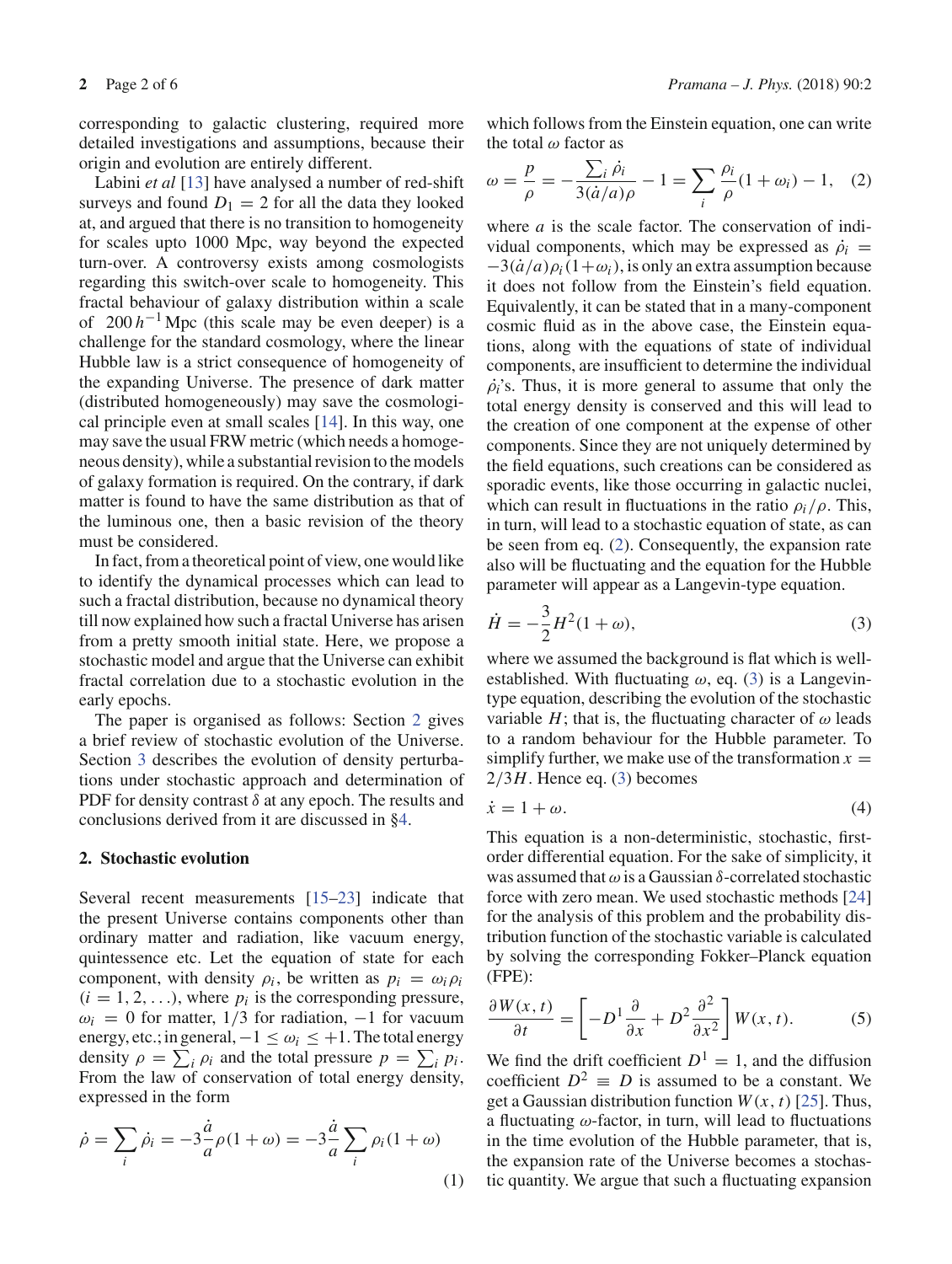rate might have led to a randomness in the recession velocities of the objects, in addition to peculiar velocities induced by density inhomogeneities.

The structures that we see today, are formed by a process known as gravitational instability, from primordial fluctuations in the cosmic fluid [26]. But because the strength of clustering is expected to increase with time (evolution of density contrast is proportional to some power of scale factor in the linear approximation according to the Standard Model), the galaxies must deviate from the smooth Hubble expansion. According to standard Friedmann model [1,27],  $\delta v \propto \Omega_0^{0.6} \delta \rho$ , where  $\delta \rho$ is the density perturbation and  $\Omega_0$  is the present value of the ratio between critical density and density of the Universe. The peculiar velocity is one of the independent probes of inhomogeneities in the gravitational field induced by the density fluctuations. Another probe is the fluctuations in the background radiation. Observations show a very nearly linear Hubble expansion for local scales, and deviations from this deterministic Hubble's law increases with red-shift, which is obvious from the Hubble diagram or redshift (*z*)–apparent magnitude (*m*) diagram [28]. Despite rigorous attempts to control random errors in measurements, there is a clear scatter in it. Conventional explanation for the scatter is in terms of the peculiar velocities induced by the observed density fluctuations [27]. But density fluctuations are evolving phenomena, they cannot induce large randomness observed at high red-shifts. The scatter in the Hubble diagram or deviations from the linear Hubble expansion may also arise due to the inherent stochastic nature of the Hubble parameter [25] apart from the peculiar velocities which are significant only in the late Universe. The large scatter or randomness at high red-shifts can be explained on the basis of this fluctuating expansion rate of the Universe.

The evolution of the Universe becomes stochastic, where time evolution of cosmological parameters are described by Langevin-type equations [25,29] or stochastic differential equations (SDE). We argue that, such dynamical processes may lead to a fractal distribution (or a scale invariant inhomogeneous distribution) of galaxies, because dynamical equations containing stochastic quantity describe fractal growth [30,31].

In Standard Model, the density perturbations evolve deterministically, proportional to some power of scale factor in the linear approximation [27]. However, under stochastic equation of state, dynamical equations describing the evolution of density and its perturbation must be stochastic. In ref. [29], we have shown that the evolution of density is stochastic. In the following section we shall show that under these circumstances, the time evolution of density perturbations are described by Langevin-type equations.

#### **3. Evolution of density perturbations**

In the early Universe, when cosmic fluid is not unicomponent, a stochastic equation of state emerges, that is, the factor  $\omega$  in the equation of state becomes a fluctuating quantity. Hence, the evolution of density perturbations is a stochastic process. In the early Universe, the energy density in any region can be written as a perturbation equation [32].

$$
\rho(x,t) = \rho_b(t) + \delta \rho(x,t),\tag{6}
$$

where  $\rho_b$  is the background density, which at any time *t* is independent of the location. However,  $\rho$  at different regions are slightly different in the early Universe, and hence  $\delta \rho$  also. The evolution of density contrast  $(\delta = \delta \rho / \rho)$  according to Standard Model is a deterministic one, proportional to some power of the scale factor in the linear approximation. In the stochastic approach, due to a fluctuating equation of state, its evolution is a stochastic process. We assume that the total energy density is conserved, and so

$$
\dot{\rho} = -3H(\rho + p). \tag{7}
$$

After some simplifications we get the evolution equation of  $\delta \rho$  as [26]

$$
\delta \dot{\rho} = -3(\rho_b + p_b)\delta H - 3H_b \delta \rho. \tag{8}
$$

Here the suffix 'b' stands for the background. Using  $\delta \rho = \rho_{\rm b} \delta$ , eq. (8) becomes

$$
\dot{\delta}(t) = -3H_{b}\omega(t)\delta - 3[1+\omega]\delta H. \tag{9}
$$

Now,

$$
H_{\rm b}^2 = \frac{8\pi G}{3} \rho_{\rm b} \tag{10}
$$

$$
(H - \delta H)^2 = \frac{8\pi G}{3} (\rho - \delta \rho).
$$
 (11)

Equating both sides, we have

$$
H^2 = \frac{8\pi G}{3}\rho\tag{12}
$$

and

$$
2H\delta H = \frac{8\pi G}{3}\delta\rho.
$$
 (13)

Using eqs  $(12)$ ,  $(13)$  and  $(6)$ , we get

$$
\delta H = \frac{1}{2} \sqrt{\frac{8\pi G}{3}} \delta \rho(\rho_b)^{-1/2} \left[ 1 + \frac{\delta \rho}{\rho_b} \right]^{-1/2} . \tag{14}
$$

Retaining only first-order terms, this becomes

$$
\delta H = \frac{1}{2} \sqrt{\frac{8\pi G}{3}} \frac{\delta \rho}{\sqrt{\rho_b}}.
$$
\n(15)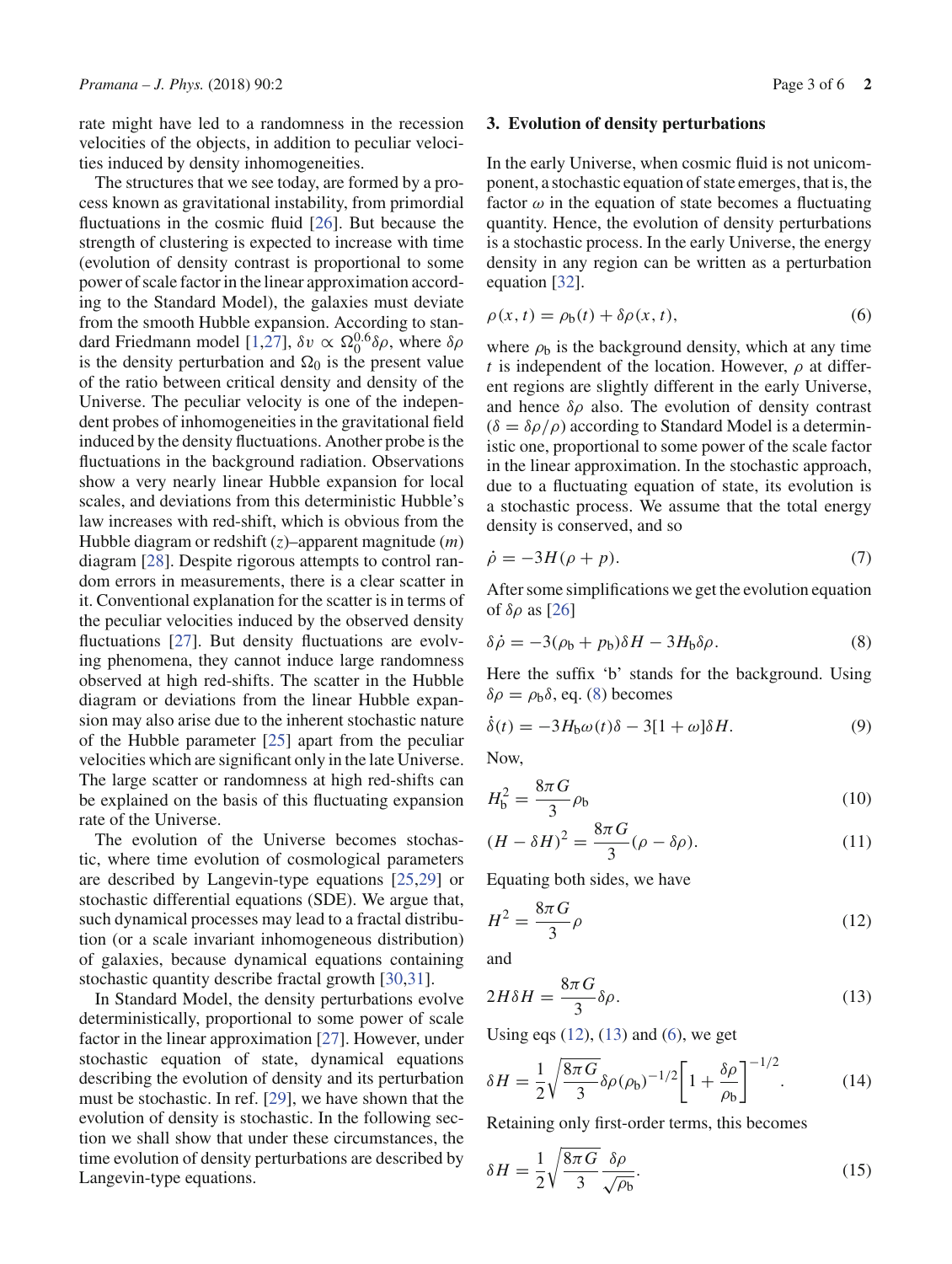$$
\dot{\delta} = \sqrt{6\pi G \rho_b} [\omega - 1] \delta. \tag{16}
$$

Using the transformation

$$
y = \ln \delta \tag{17}
$$

eq. (16) becomes

$$
\dot{y} = \sqrt{6\pi G \rho_b} [\omega - 1]. \tag{18}
$$

This is a Langevin-type equation. As it has another stochastic variable  $(\rho_b)$ , we have to write the stochastic equation for  $\rho_b$  also and the resulting system of equations has to be treated together, which leads to a two-variable distribution function. For this, we define a transformation

$$
x = \frac{1}{\sqrt{6\pi G\rho_b}}.\tag{19}
$$

Therefore, from eq. (18) and the conservation equation for density, we have

$$
\dot{y} = -\frac{1}{x} + \frac{\omega(t)}{x} \tag{20}
$$

and

$$
\dot{x} = 1 + \omega(t). \tag{21}
$$

To write the FPE, we need the drift and diffusion terms. From the general equation

$$
\dot{x}_i = h_i + g_{ij} \Gamma_{ij}.
$$
\n(22)

The drift coefficients are

$$
D_i^{(1)} = h_i + g_{kj} \frac{\partial}{\partial x_k} g_{ij}.
$$
 (23)

The diffusion terms are

$$
D_{ij}^{(2)} = g_{ij}g_{jk}.
$$
 (24)

From eqs (20) and (21) the drift terms are

$$
D_y^{(1)} = -\frac{1}{x} - \frac{1}{x^2} \approx -\frac{1}{x^2}; \quad D_x^{(1)} = 1,\tag{25}
$$

where we have used the fact that in the early Universe  $\rho_b$  is very high. The diffusion terms are

$$
D_{yy}^{(2)} = \frac{1}{x^2}; \quad D_{yx}^{(2)} = D_{xy}^{(2)} = \frac{1}{x}; \quad D_{xx}^{(2)} = D. \tag{26}
$$

Here the diffusion terms arise from fluctuations in the mean  $\omega$  factor alone and *D* is a constant. Now we write the FPE for the distribution function  $W(y, x, t)$  as

$$
\frac{\partial W(y, x, t)}{\partial t} = \left[ -\frac{\partial}{\partial y} D_y^{(1)} - \frac{\partial}{\partial x} D_x^{(1)} + \frac{\partial^2}{\partial y^2} D_{yy}^{(2)} + \frac{\partial^2}{\partial x^2} D_{xx}^{(2)} + 2 \frac{\partial}{\partial y} \frac{\partial}{\partial x} D_{yx} \right] W(y, x, t).
$$
 (27)

Substituting for the drift and diffusion coefficients

$$
\frac{\partial W(y, x, t)}{\partial t} = \left[ -\frac{1}{x^2} \frac{\partial}{\partial y} - \frac{\partial}{\partial x} + \frac{1}{x^2} \frac{\partial^2}{\partial y^2} + D \frac{\partial^2}{\partial x^2} + \frac{2}{x} \frac{\partial^2}{\partial x \partial y} \right] W(y, x, t) \tag{28}
$$

and neglecting the crossed term and applying a separation ansatz,  $W = u(x)v(y)e^{-\lambda t}$  we get (by variable separation)

$$
\frac{1}{v}\frac{d^2v}{dy^2} - \frac{1}{v}\frac{dv}{dy} = x^2 \left[ \frac{1}{u}\frac{du}{dx} - \frac{D}{u}\frac{d^2u}{dx^2} - \lambda \right].
$$
 (29)

Here both sides can be equated to a constant (say *c*). We have a set of equations for  $u(x)$  and  $v(y)$ . They are

$$
\frac{\mathrm{d}^2 v}{\mathrm{d}y^2} - \frac{\mathrm{d}v}{\mathrm{d}y} - cv = 0\tag{30}
$$

and

$$
\frac{\mathrm{d}^2 u}{\mathrm{d}x^2} - \frac{1}{D} \frac{\mathrm{d}u}{\mathrm{d}x} + \frac{1}{D} \left[ \lambda + \frac{c}{x^2} \right] u = 0. \tag{31}
$$

Due to the essential singularity of eq. (31) at  $x = 0$ , a series solution is possible. However, if we take  $c = 0$ , then we shall get a compact solution (to understand a general behaviour). After solving eqs (30) and (31) we can write the complete solution as

$$
W(y, x, t) = a \exp\left[y + \frac{x}{2D} + ikx - \lambda t\right],
$$
 (32)

where

$$
k^2 = \frac{\lambda}{D} - \frac{1}{4D^2}.\tag{33}
$$

Physically reasonable solution exists for  $\lambda \geq 1/4D$ . *A* is the normalisation constant, chosen as  $1/2\pi$ . The general solution is obtained by integrating eq. (32) in the range  $-\infty \leq k \leq +\infty$  and we get

$$
W(y, x, t) = \frac{1}{\sqrt{4\pi Dt}} e^y \exp\left[-\frac{(x-t)^2}{4Dt}\right].
$$
 (34)

This is Gaussian in *x*. We can write the distribution function in terms of the original variables  $y = \ln \delta$  and  $x = 1/\sqrt{6\pi G\rho_b}$ . The distribution function in terms of δ and  $ρ<sub>h</sub>$  is

$$
W(\delta, \rho_b, t) = \frac{1}{\sqrt{96\pi^2 G D \rho_b^3 t}}
$$

$$
\times \exp\left[-\frac{(1 - t\sqrt{6\pi G \rho_b})^2}{24\pi G \rho_b Dt}\right].
$$
 (35)

Thus, the density perturbation evolves in a nondeterministic way.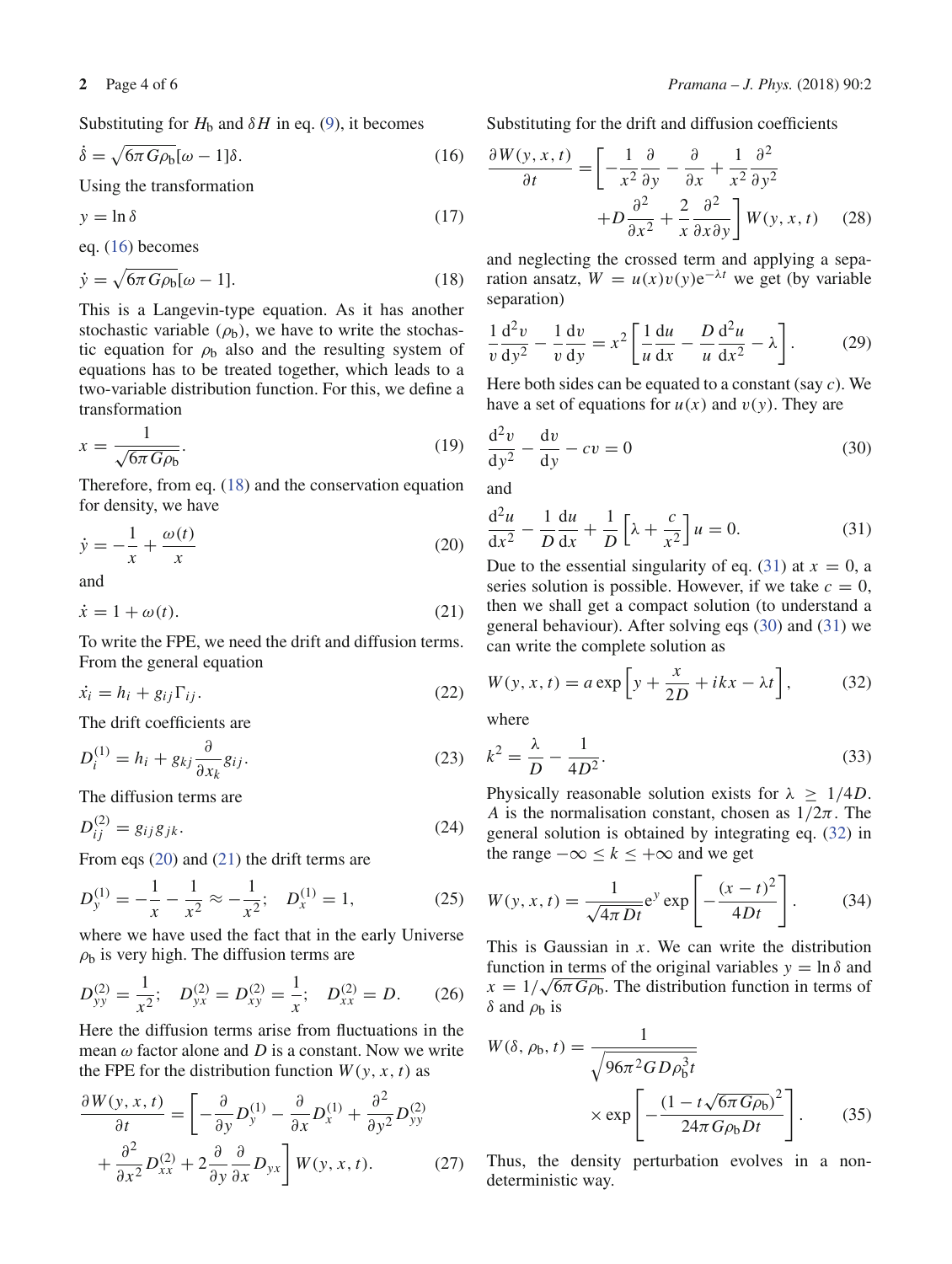### **4. Discussion and conclusions**

When the Universe is approximated by a manycomponent fluid, the fluctuations in creation rates are certainly physical processes which can lead to stochastic fluctuations in the mean  $\omega$  factor of the equation of state (that is, a stochastic equation of state). The evolution of the Universe becomes stochastic (or the expansion rate of the Universe fluctuates), where the time evolution of the cosmological parameters are described by the Langevin equations or SDE. We argue that such dynamical processes may lead to fractal distribution (or a scale-invariant inhomogeneous distribution) of galaxies, because the fluctuations in the evolution process never lead to structures with perfect symmetry and most natural fractals are formed through stochastic process.

For a homogeneous distribution of galaxies, Hubble's count law is

$$
N(
$$

where *m* is the apparent magnitude of the object and *N* represents the number of galaxies brighter than the magnitude  $m$ .  $D_1 = 3$  corresponds to homogeneous distribution. Equivalently, one can express (1) in terms of red-shift  $(z)$  also, that is,  $N \leq z$ ). Apparent magnitude is related to *z* in the following way:

$$
m - M = 5\log\left(\frac{D_{\rm L}}{1\,\text{Mpc}}\right) + 25,\tag{37}
$$

where *M* is the absolute magnitude of the galaxy. The luminosity distance  $D_{\text{L}}$  is given by

$$
D_{\rm L} = r_j a(t_0) [1+z], \tag{38}
$$

where  $a(t_0)$  is the present scale factor and  $r_j$  is the radial coordinate of the object which emitted the light at some time  $t_i$  in the past. In flat FRW models,  $r_i$  is found as

$$
r_j = \int_{t_j}^{t_0} \frac{c \, dt}{a(t)} = \frac{ct_j^{2/3}}{a(t_j)} \int_{t_j}^{t_0} \frac{dt}{a(t)}.
$$
 (39)

Integrating

$$
r_j = \frac{2c}{a(t_j)} H_j[\sqrt{1+z} - 1]
$$
\n(40)

and

$$
D_{\rm L} = \frac{2c}{H_j} (1+z)^2 [\sqrt{1+z} - 1],\tag{41}
$$

where the Hubble parameter  $H_i$  corresponds to the epoch  $t_j$ . Thus, the luminosity distance is related to red-shift [1], which depends on the Hubble parameter. The fluctuations on this number counts around the average behaviour as a function of *m* or *z* can discriminate between a genuine fractal distribution and a homogeneous one [33]. Number count vs. apparent magnitude can be used to test whether the large-scale distribution of galaxies can be compatible with a fractal or with a homogeneous behaviour [13,34]. In a fractal distribution, one expects to find persistent scale-invariant fluctuations around the average behaviour, which do not decay with *m* or *z*. On the other hand, in a homogeneous distribution, on large enough scales, the relative variance of the counts should decrease exponentially with *m* [1,34]. Labini *et al* [33,34] claim that, the relative fluctuations in the counts as a function of *m* has a constant magnitude (for  $z \geq 0.1$ ), which cannot be due to any smooth correction to the data as evolution effects, but they can be the outcome of an inhomogeneous distribution of galaxies.

In the previous section, we have shown that a fluctuating  $\omega$ -factor, in turn, will lead to fluctuations in the time evolution of the Hubble parameter, that is, the expansion rate of the Universe becomes a stochastic quantity. We argue that such a fluctuating expansion rate might have led to a randomness in the recession velocities of the objects, in addition to peculiar velocities induced by density inhomogeneities. We also argue that, this randomness in the recession velocities of galaxies led to a fractal distribution of galaxies and clusters of galaxies. From eqs (36) and (41) we can see that a fluctuating or stochastic expansion rate may provide the constant fluctuations observed in the number count vs. *m* or *z* relation.

As fluctuations are always present in physical processes, they never lead to structures with perfect symmetry. For example, random walk of particles, diffusionlimited aggregation etc. lead to fractal structures. In the preceding sections we have shown that the evolution of the Universe becomes stochastic under a stochastic equation of state. A stochastic equation of state emerges due to fluctuations in the creation rates. Under these conditions, the expansion rate of the Universe becomes stochastic and induce randomness in the recession velocities of galaxies, especially in the early epochs.

This stochastic evolution of the Universe may provide a dynamical process leading to a self-similar structure in the Universe and also produce the scatter observed in the Hubble diagram at high red-shifts, where peculiar velocities are inadequate. We predict that the persistent fluctuations found in the number counts vs. apparent magnitude relation, especially for high red-shifts (early epochs), which do not decay with *m*, may be due to the stochastic nature of the Hubble parameter. As both density and Hubble parameter are stochastic in the early epochs, time evolution of density perturbations must be non-deterministic and hence described by SDE as we have done in §3. In this paper, we